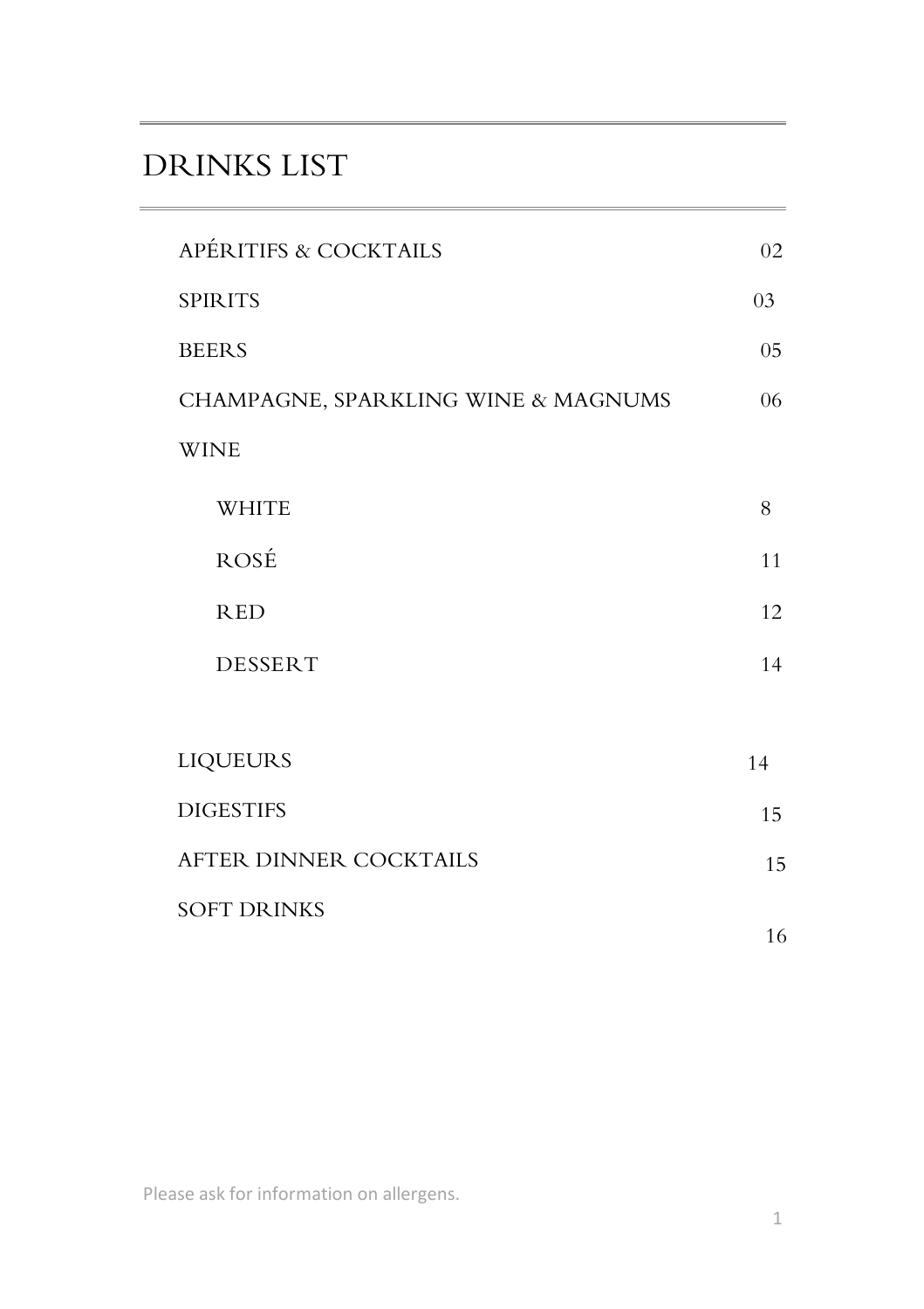# APÉRITIFS

TARQUINS PASTIS The UK's first Pastis - ever! Foraged gorse flowers from the Atlantic cliff tops and fresh orange zest help to deliver its fresh, invigorating and unique aroma. 50ml 5.95

MARTINI A choice gin or vodka, shaken or stirred, however you like it. Our particular favourites are the English Martin 9.50 or Rick Stein's Gin Martini 13.50

NEGRONI Bombay Sapphire, vermouth and Campari 9.95

APEROL SPRITZ Aperol, prosecco and soda. 9.50

## **COCKTAILS**

CLARIDGE A fruity twist on a martini, Tarquin's gin, crème d'abricot, vermouth and cointreau. 9.50

APRICOT AMARETTO SOUR amaretto, crème de apricot and egg white. 9.50

MOJITO white doorly's rum, lime juice, mint. 9.95

FIGRONI a twist on the classic negroni using Tarquin's Cornish figgy pudding gin. 9.95

**STEIN ROYALE** prosecco with a choice of crème de abricot, peche or rhubarbe. 9.95

OLD FASHIONED bourbon, brown sugar, bitters. 9.95

ELDERFLOWER SGROPINO Tarquin's Rick Stein gin, elderflower, lemon sorbet and a dash of prosecco. 10.95

GIN HIGHBALL Rick Stein cin, pineapple, fennel, bitter lemon. 11.50

VEUVE CLICQUOT CHAMPAGNE COCKTAIL Veuve Clicquot NV Brut, Hennessy VS Cognac, brown sugar, bitters. 15.50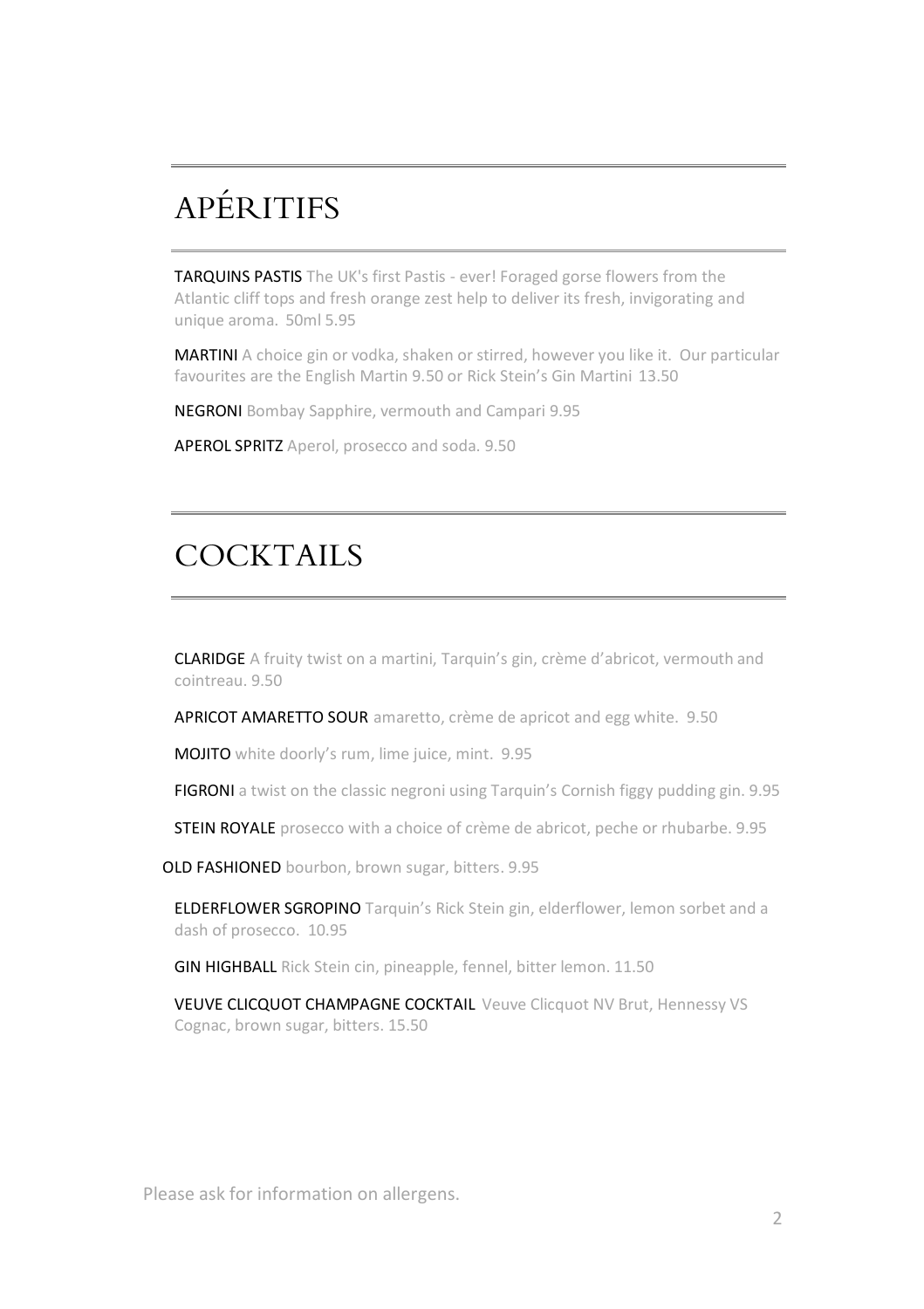### **GIN**

TARQUIN'S RICK STEIN GIN – our signature gin using wild chamomile and fennel. "Each botanical adds a distinct flavour without overpowering the finished blend, giving the gin a very Cornish identity" – *Charlie Stein*. 5.75 25ml | Bottle 42.75

TARQUIN'S CORNISH GIN 5.75

TARQUIN'S BLACKBERRY 5.75

TARQUINS STRAWBERRY AND LIME 5.75

BOMBAY SAPPHIRE 4.25

HENDRICK'S  $4.95$ 

MONKEY 47 6.25

TANQUERAY TEN named after the still number 10 at Tangueray, this gin has hints of fresh citrus fruits and botanical7s exquisite essence for an ultimate martini. 4.95

AVIATION an American gin with cardamom, lavender, anise seed, orange peel and coriander. 5.75

25ml measure

# VODKA

BLACK COW The world's first pure milk vodka. Made in West Dorset with what's left over from grassed grazed cows milk after making cheese. 5.95

BELVEDERE The original and true expression of luxury vodka, created from 600 years of Polish authentic vodka-making tradition. It's completely free of additives, crafted from Polish Dankowskie rye and quadruple distilled to create the perfect balance of character and purity. 5.25

### CHASE MARMALADE 5.95

25ml measure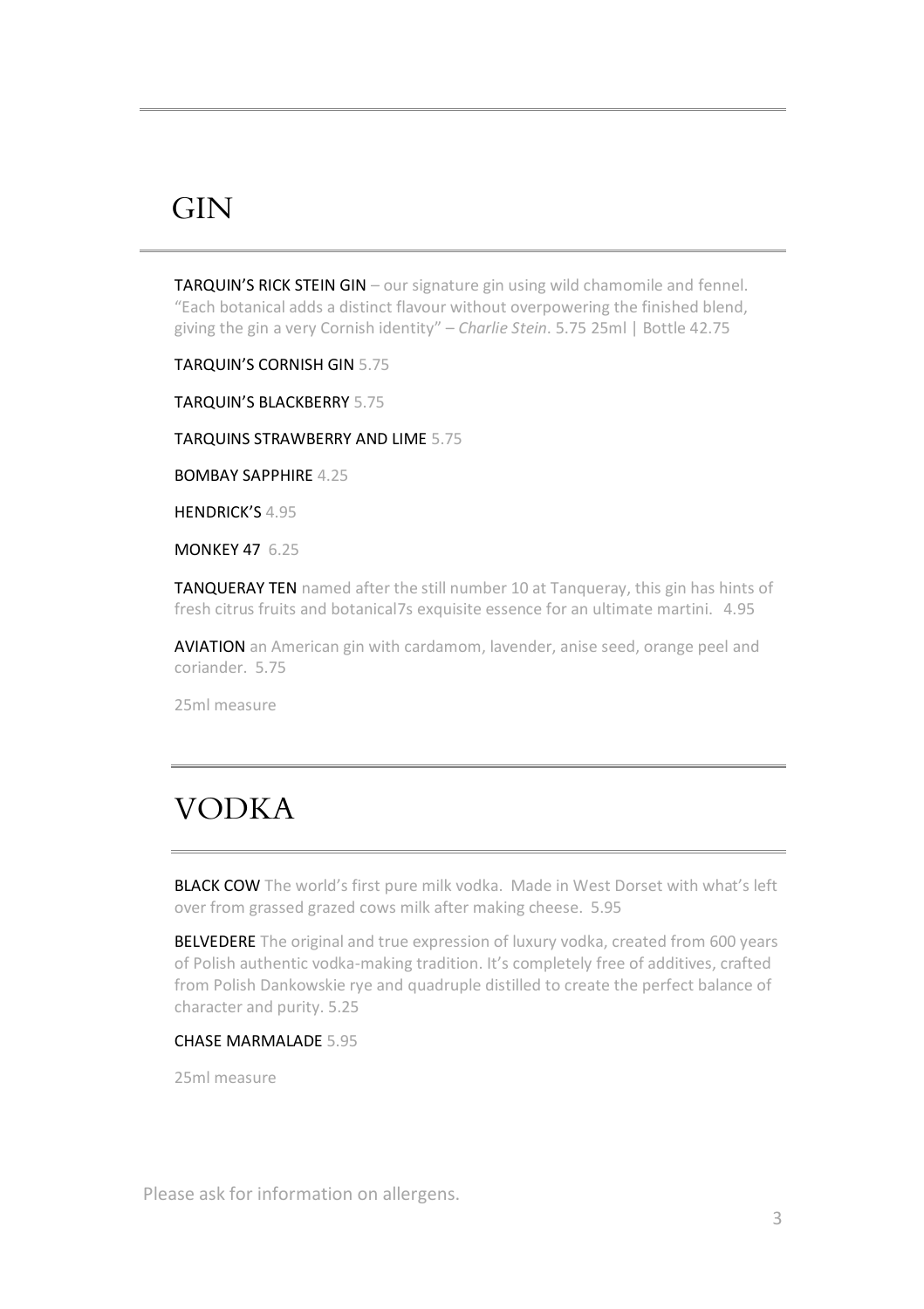# WHISK(E)YS

MAKERS MARK BOURBON UK 3.65

JAMESON IRL 3.75

THE PEAT MONSTER UK 3.95

CANADIAN CLUB US 3.95

EVAN WILLIAMS BOURBON US 4.50

GLENMORANGIE 10 YEAR OLD An iconic Scottish whisky which is matured for 10 years in ex bourbon casks. It develops a perfect balance of sweetness and complexity. UK 4.75

LAPHROAIG UK 4.95

TALISKER 10 YEAR OLD. This powerful peat-smoked whisky has hints of salty sea water, fresh oysters and citrus fruits, a perfect nightcap after a long hard day. UK 5.25

RITTENHOUSE RYE US 5.95

ARDBEG An immense, exuberant and tumultuous dram, packing a punch with its raw, smoky power. Among the peatiest and smokiest of all the Islay malts, yet perfectly balanced: the Ultimate Islay Malt. UK 5.95

25ml measure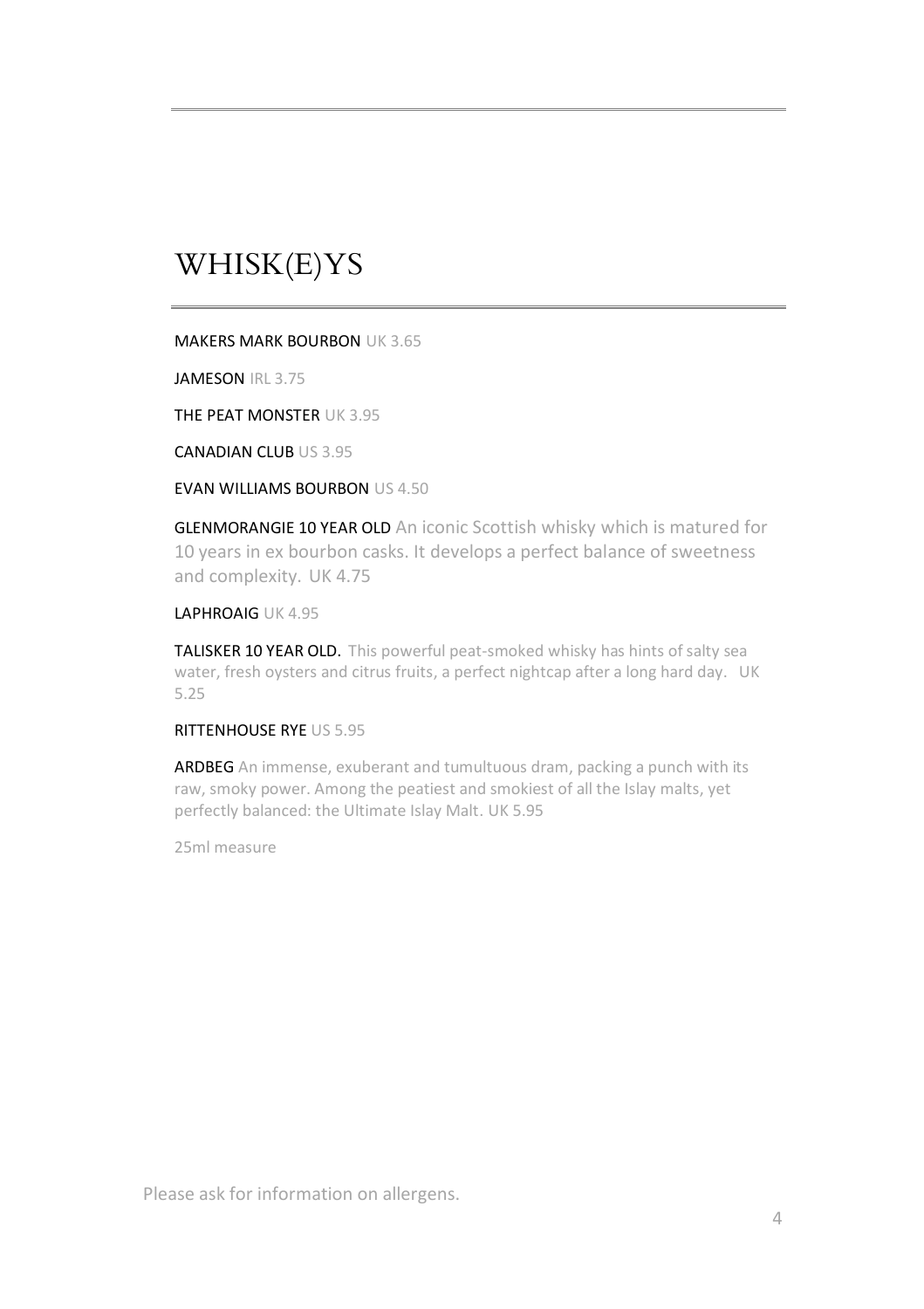### **BEERS**

SHARP'S OFFSHORE PILSNER pint 5.10

ATLANTIC PALE ALE pint 5.15

CHALKY'S BITE Created by Edward Stein and Sharps Brewery this beer is full of bright, bitter, hoppy flavour and really good with food, particularly fish and chips. (330ml) 4.95

PERONI (330ml) 4.95

PERONI GLUTEN FREE (330ml) 4.75

KOREV (500ml) 4.95

ST AUSTELL BOABAB (330ml) 4.50

**GOLD MUDDLER** Brewed by Andwell Brewing company in Hampshire, this is a golden blonde ale with fresh taste and citrus aroma. Named after a fishing fly used for luring trout, this blonde ale has a refreshing palate due to the use of high-quality pale ale malt. (500ml) 4.95

DOOMBAR (500ml) 4.95

CORNISH ORCHARDS FARMHOUSE CIDER (500ml) 5.25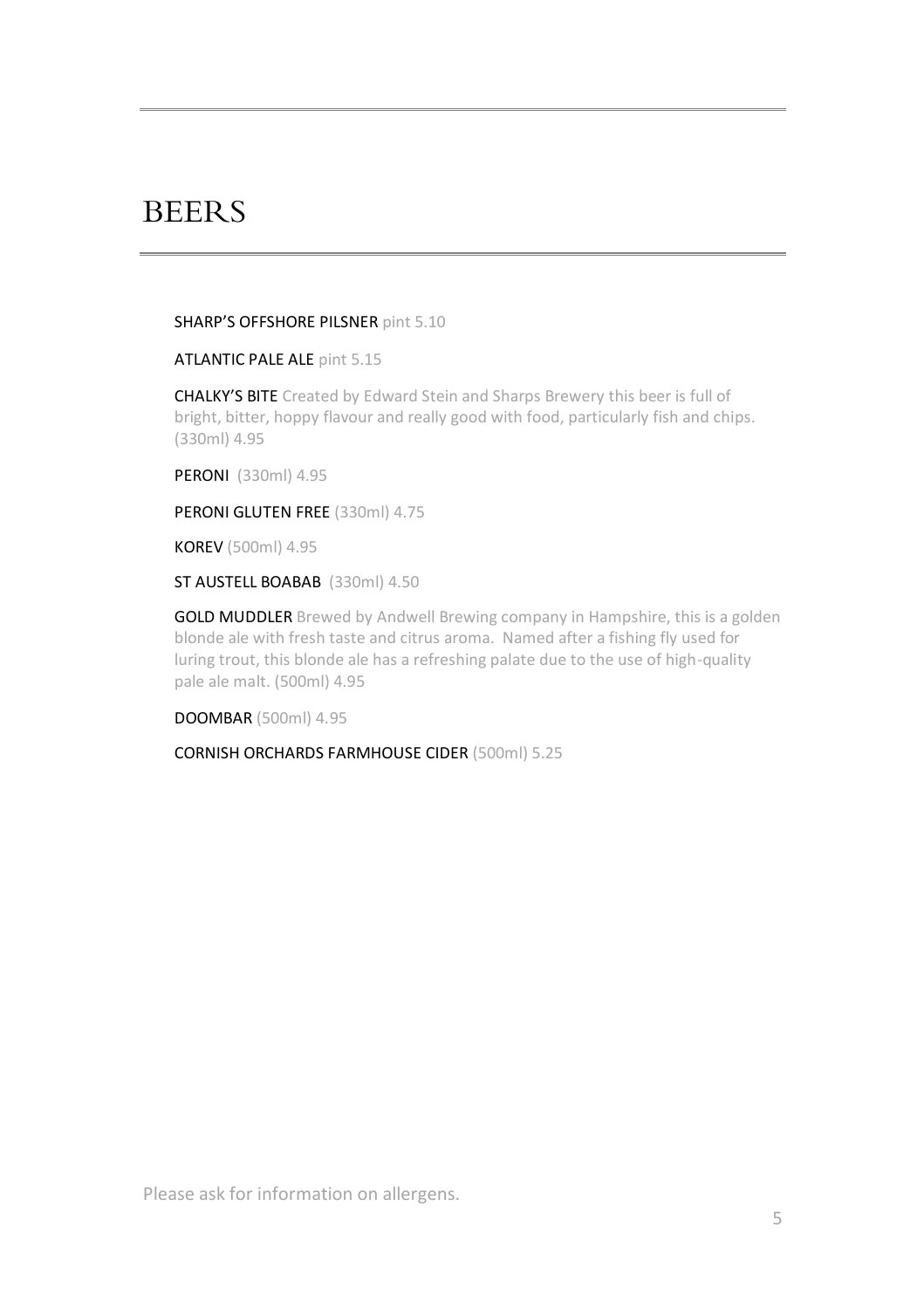# CHAMPAGNE & SPARKLING WINE

#### PROSECCO SPUMANTE, ERA ORGANIC, DOC TREVISO ITALY

As we all know now there are Proseccos and there are Proseccos and this is a particularly special DOC one, memories for me of Venice to Istanbul. - *Rick* 125ml 8.50 | Bottle 41.00

#### BLANQUETTE DE LIMOUX BRUT, 'CUVEE MA MAISON' DOMAINE ROSIER, FRANCE

This delicate sparkling wine is pale lemon in colour with the classic apple notes of the mauzac on the nose. The palate has elegant notes of apple peel, white peach, pear and white blossom. Very fresh with zesty acidity and a long floral finish. Bottle 45.00

#### CAMEL VALLEY SPARKLING BRUT, CORNWALL 2018

Bottle 60.00

#### CHAMPAGNE BARON DE MARCK GOBILLARD BRUT, FRANCE

A pure soft champagne with stylish character, it's fruit are fresh and appealing, bursting with apples and lemons. An uplifting note of freshly baked brioche adds complexity and class to an elegantly balanced palate. 125ml 12.90 | Bottle 62.00

#### RICK STEIN'S CHAMPAGNE BLANC DE BLANCS, FRANCE NV

René & Vanessa Beaudouin have been producing this Champagne for us for the last thirty years from their tiny winery to the east of Reims. – *Charlie* 375ml bottle 41.00 | Bottle 66.00

### CAMEL VALLEY SPARKLING BRUT ROSÉ, CORNWALL 2018

Bob and Sam Lindo have won countless awards for their sparkling rosé grown just along the Camel river in Cornwall. We are immensely proud to have listed their wonderful fizz for the last 20 years. – *Charlie* 125ml 14.60 | Bottle 70.00

CHAMPAGNE VEUVE CLICQUOT BRUT, FRANCE NV Notwithstanding this is a firstclass Champagne, you either love the colour or hate it. I adore it, they even make an orange cycle in the firm's colours. – *Rick* 125ml 14.60| 375ml bottle 40.00 | Bottle 70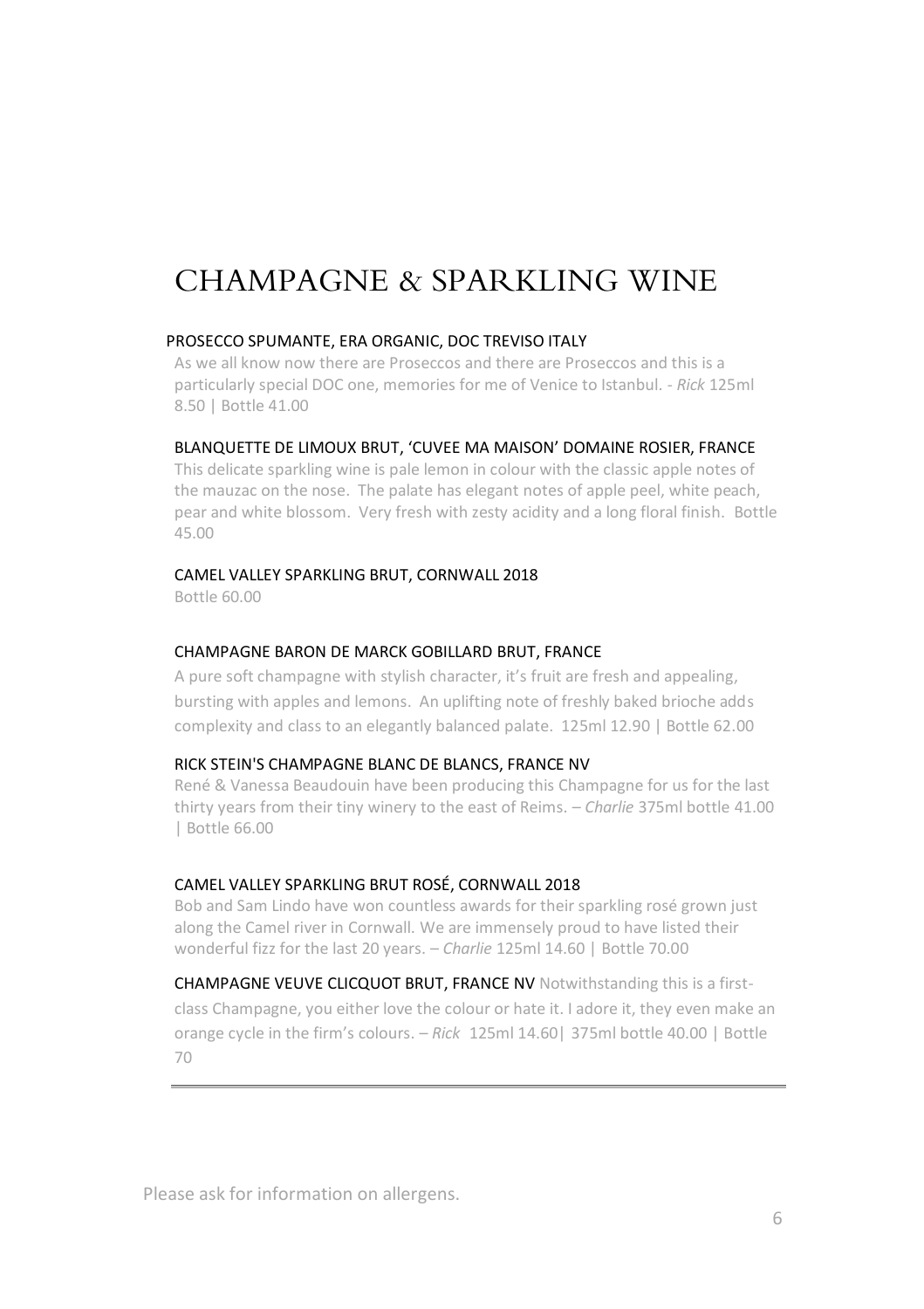# MAGNUMS

RIOJA RESERVA MAGNUM, RAMÓN BILBAO 2016 75.00

QUARTESE VALDOBBIADENE PROSECCO SUPERIORE DOCG MAGNUM, RUGGERI 83.00

ALBARINO DO RIAS BAIXAS, MAR DE FRADES, SPAIN 2019 87.00

RICK STEIN'S WHITE BURGUNDY 103.00

SANCERRE 'LA MERCY-DIEU', DOMAINE BAILLY--REVERDY, LOIRE, FRANCE 2019 105.00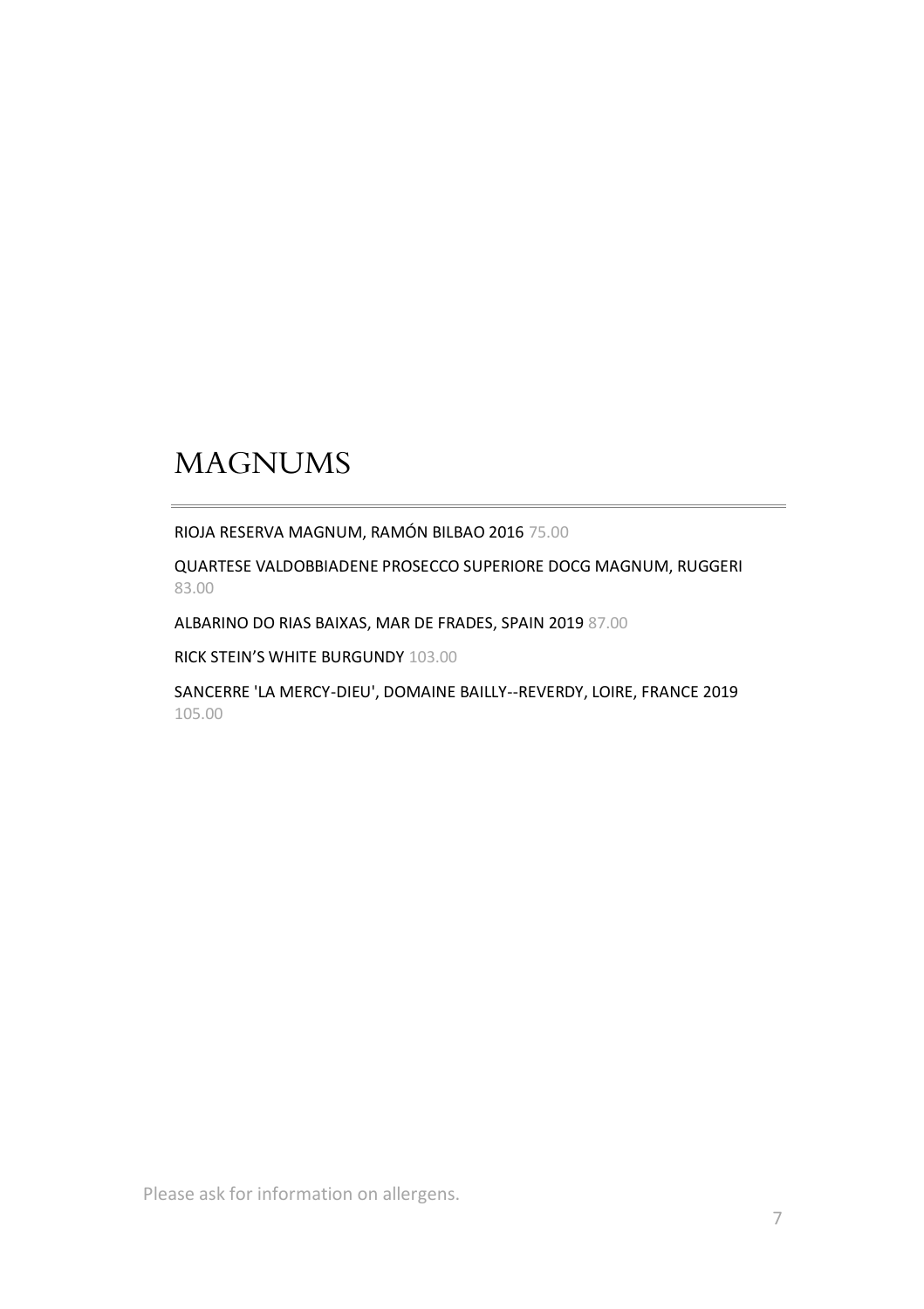## WHITE WINE

FRESH AND CRISP

### VERMENTINO, LES ARCHÈRES, IGP D'OC, FRANCE 2019

Bottle 175ml 6.30 | 23.95

### LA PLACE SAUVIGNON BLANC, CÔTES DE GASGOGNE, FRANCE 2020 175ml 7.10 | Bottle 27.00

### FIANO, LUNATE, IGT SICILY, ITALY 2020

Floral with peach fruit, a great alternative to Pinot Grigio. 175ml 7.90 | Bottle 30.00

#### RICK STEIN'S SPANISH WHITE, D.O RUEDA, VERDEJO, SPAIN 2020

After several seafood delights whilst filming in Galicia and drinking cold Rueda from white china cups I had to find a really good one for us. I asked Charlie to find something made from the Verdejo grape, it's a wine to celebrate my Spanish book and TV series. - *Rick* 175ml 8.70 | Bottle 33.00

### VINHO VERDE 'LOUREIRO' AB VALLEY, PORTUGAL, 2020

Vinho verde grapes are getting better and better, this goes so well with shellfish. Very fresh apple and citrus aromas, delicate clean and crisp. Bottle 36.00

#### GAVI DI GAVI, LA LUGARARA, LA GIUSTINIANA, PIEDMONT, ITALY 2020 Straw

yellow with a greenish hue, the wines aromas of white fruit, stone fruit and lime zest are immediately beguilling and followed by a subtle yet persistent bouquet of green apples. The palate is well balanced with fresh acidity and good structure. Bottle 40.00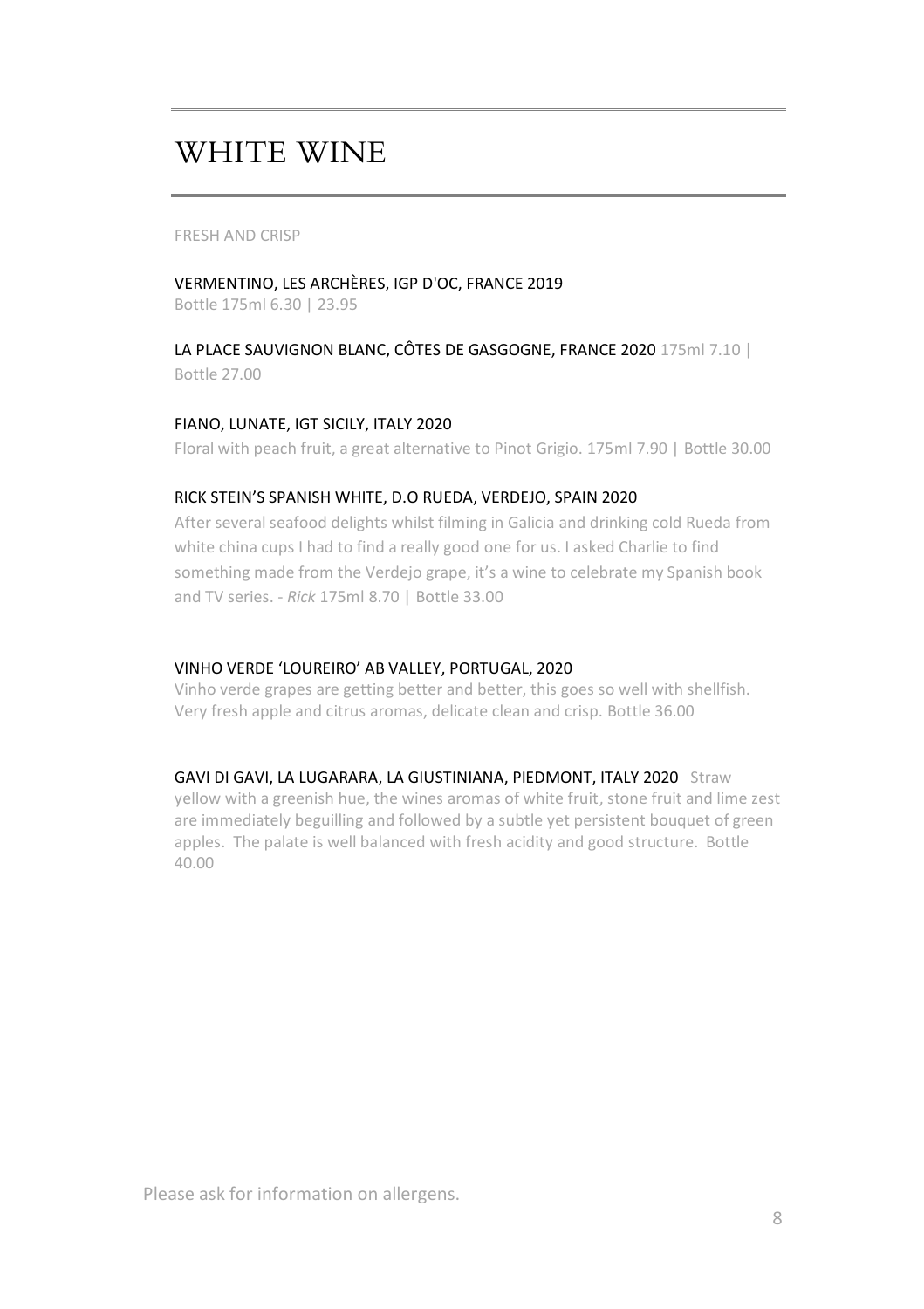#### CHABLIS, DOMAINE SEQUINOT-BORDET, FRANCE 2020

This is one of the liveliest, freshest wines I've tasted for a long time. – *Rick* Bottle 53.00

AROMATIC, DRY AND ROUND

### CARA BLANCO, GARNACHA, CHARDONNAY, SOBRE LIAS ROSE, CARINENA, SPAIN 2019

This grenache blanc chardonnay is a total knockout. It's super fresh but with a wellrounded feel in the mouth complimented by notes of green apple and peach. Bottle 24.00

VIOGNIER, LAURANCE DE VEYRAC, IGP D'OC, LANGUEDOC, FRANCE 2020Extremely delicious Viognier with the hallmark aromas of apricot and peach, with light floral notes and a hint of spice, perhaps ginger. Good texture, yet excellent freshness. Bottle 30.00

#### PECORINO VINOSOPHIA CHIUSA GRANDE, ITALY 2020 Bottle 37.00

LA SEGRETA GRILLO SICILIA DOC PLANETA 2018 Bottle There is a legend that says it was Dionysus who brought pleasure to mankind, and wine to Sicily. Legend aside Sicily has a rich history of wine making, with evidence of vines being planted by the Greeks as far back as the 8<sup>th</sup> century BC. The island has so many interesting native grapes just waiting to be explored and tasted, one of my favourites is Grillo and this one from the famous producer on the island, Planeta is a belter. Luscious, waxy and full of orange peel and peach fruit. Bottle 37.00

#### SAUVIGNON BLANC, TURNING HEADS, MARLBOROUGH, NEW ZEALAND 2020 A

classic expression of dry gooseberry, grass and passionfruit style. Clean and crisp it is bursting a flinty minerality with flavours of grapefruit, gooseberry, herbs and white stone fruit. Expressive on the palate, finishing with great length. 175ml 10.30 | Bottle 39.00

SAUVIGNON BLANC, CLOUDY BAY, MARLBOROUGH, NEW ZEALAND 2020 One of the wines that put New Zealand on the map. It has bold notes of citrus fruit, grapefruit and kaffir lime supported by subtle tropical notes of passionfruit and pineapple Bottle 49.00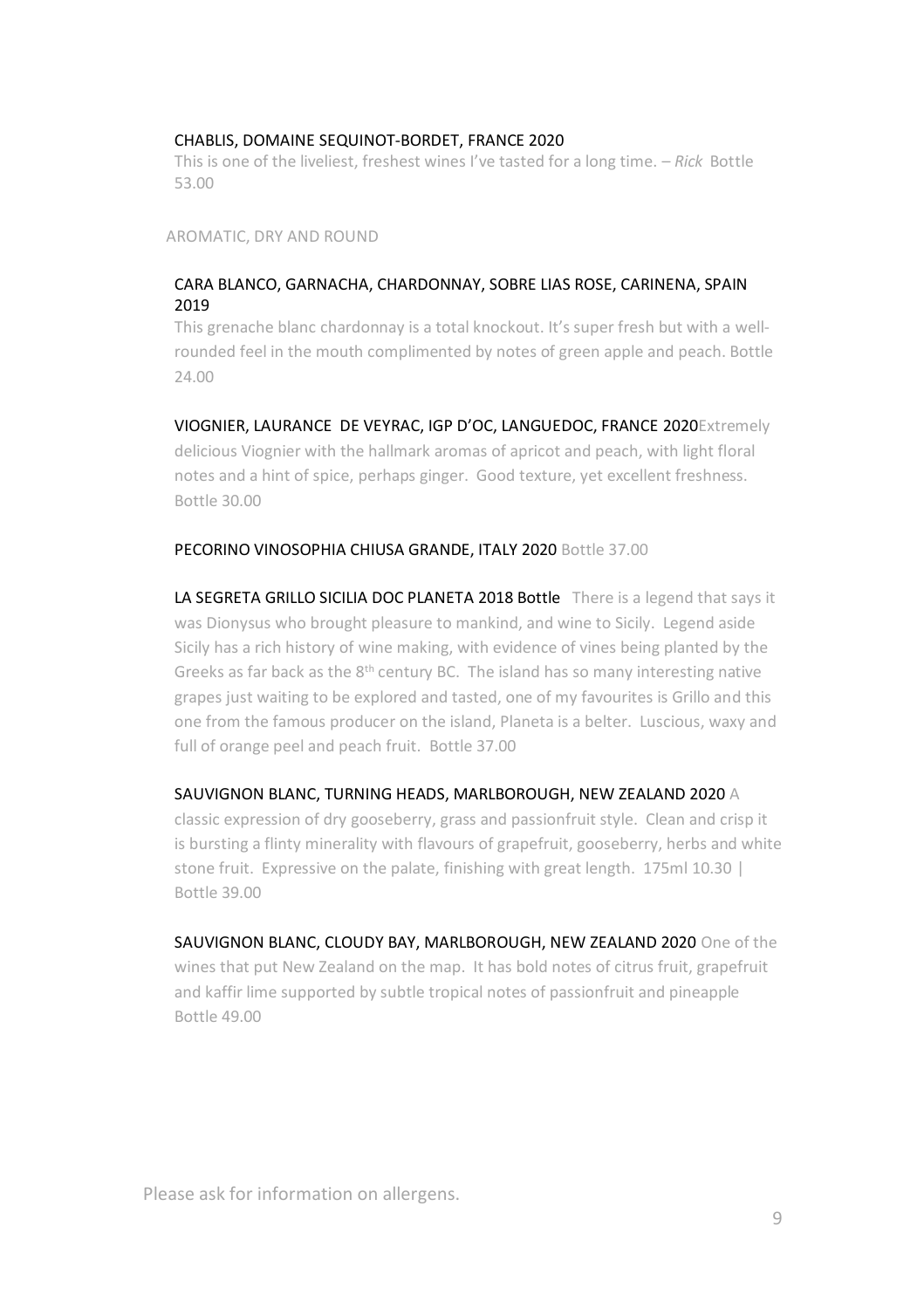#### SANCERRE 'LA MERCY-DIEU', DOMAINE BAILLY-REVERDY, LOIRE, FRANCE 2019

I must say this is a serious wine, it's slightly austere and extremely elegant from a famed producer. – *Rick* Bottle 55.00

RICH AND FLESHY

#### CHARDONNAY, XANADU, MARGARET RIVER, AUSTRALIA 2019

175ml 10.00 | Bottle 38.00

TERRA DE ASOREI, ALBARIÑO, RÍAS BAIXAS, SPAIN 2019 Bottle 45.00

#### RICK STEIN'S WHITE BURGUNDY, MÂCON, FRANCE 2019

In 2014 I travelled with the family to Beaune to find the perfect wine to commemorate The Seafood Restaurants fortieth anniversary. This nutty, buttery and complex wine is fleshy and ripe, but with a wonderful citrus freshness and a touch of oak. It's a fresh, thirst-quenching celebration for people who love the world's best chardonnays. – *Charlie* 175ml 12.90 | Bottle 49.00

RULLY, DAVID MORET, BURGUNDY, FRANCE 2019 The nose is full with a varying bouquet of flavours, elderberry, lemon, white peach and hints of flint. The palate strikes the characteristically Burgundian balance between acidity and richness, with bright fruit, nuts, oatmeal and notes of honey, a rounded palate and a long finish. Bottle 65.00

CHARDONNAY PLANETA ESTATE, SICILY, ITALY 2019 On the nose this wonderful wine comes layered and delicious, with citrus fruit flavours, chestnut, honey and a spicy complexity. As good as a top Cru white Burgundy at half the price. Bottle 65.00

MEURSAULT, FERNAND BOYER, BOYER-MARTENOT, FRANCE 2017 Made the way a proper Meursault should be – rich, ripe and decadent. Sourced from three different vineyards all over the Meursault applelation, the wine is wonderfully fleshy but also has that great minerality and above all, freshness. Bottle 100.00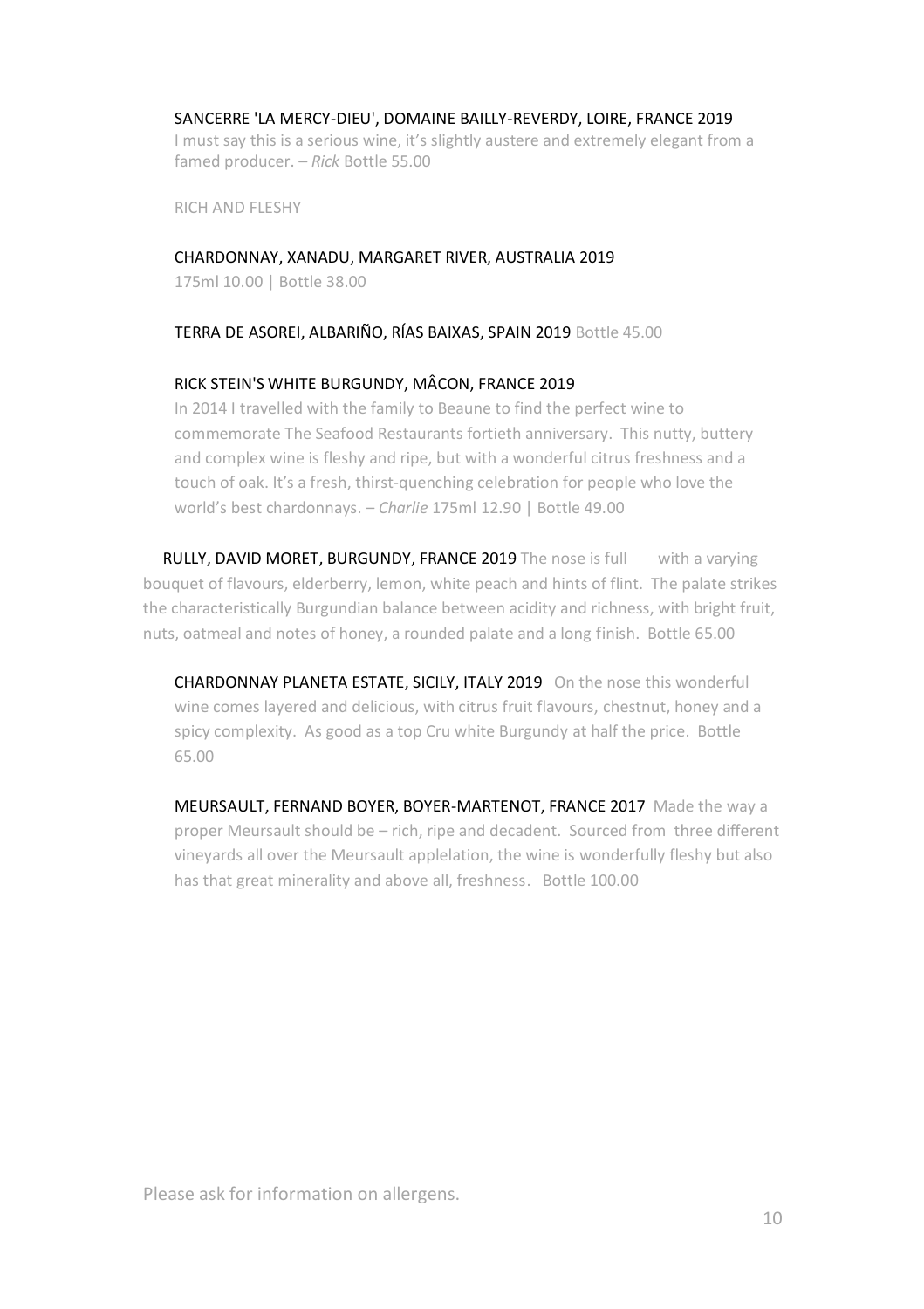# ROSÉ WINE

### ROSE, LE TUFFEAU, IGP D'OC, FRANCE 2019

A light and refreshing style rose from the south of France. Crisp, clean, and bursting with fruit. 175ml 7.40 | Bottle 28.00

LOVE BY LEOUBE ORGANIC, CHATEAU LEOUBE, PROVENCE, FRANCE 2019 Provence rose is a tremendous success story, for me it always makes me thing of a blazing hot day by the piscine in the South of France, even if I'm sitting in my flat on a wet Friday evening. Leoube is 100% organic with elegance and poise, lots of crunchy red fruit and they make it very easy to slip down. 175ml 12.60 | Bottle 48.00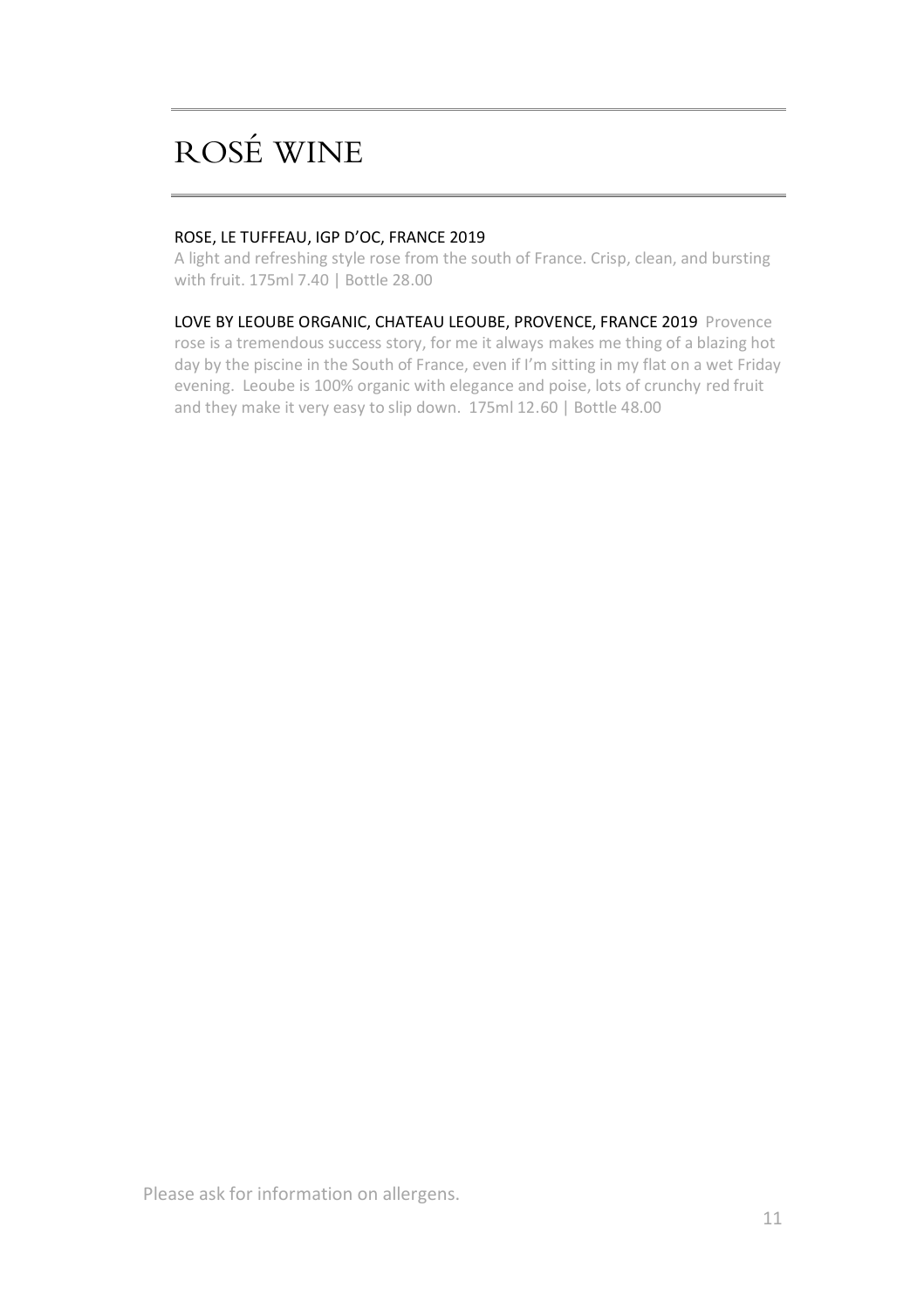## RED WINE

LIGHT, FRUITY AND EASY DRINKING

LES ARCHERES CARIGNAN, VIEILLES VIGNES, FRANCE 2019 175ml 6.10 | Bottle 22.95

#### RICK STEIN'S SPANISH RED, GARNACHA, CAMPO DE BORJA,

SPAIN 2019 Rick and Charlie worked to select this wine to match the flavors he encountered on his journey through Spain. A delicious, juicy and ripe Spanish red. 175ml 8.20 |Bottle 31.00

MEDIUM BODIED, JUICY AND SILKY

ERA ORGANIC SANGIOVESE, CANTINE VOLPI, MARCHE, ITALY 2018 Deep, plummy fruit with hints of liquorice and spice, warm and well rounded. Nice firm tannins and a good amount of body makes this a great food wine. 175ml 6.80 | Bottle 26.00

RIOJA CRIANZA AZABACHE, SPAIN 2017 Azabache are a consistently excellent winery, they make there Rioja in a truly classical style with plenty of oak. It's round and supple with savory red fruit, warming spice and some vanilla from the oak. 175ml 8.70 | Bottle 33.00

MALBEC RESERVE, KAIKEN, MENDOZA, ARGENTINA 2018 The vineyard sits at 950ft in Mendoza, Kaiken Reserve is deep violet in colour with rich fruit, layers of chocolate and a little spice too. – *Charlie* 175ml 8.70 | Bottle 33.00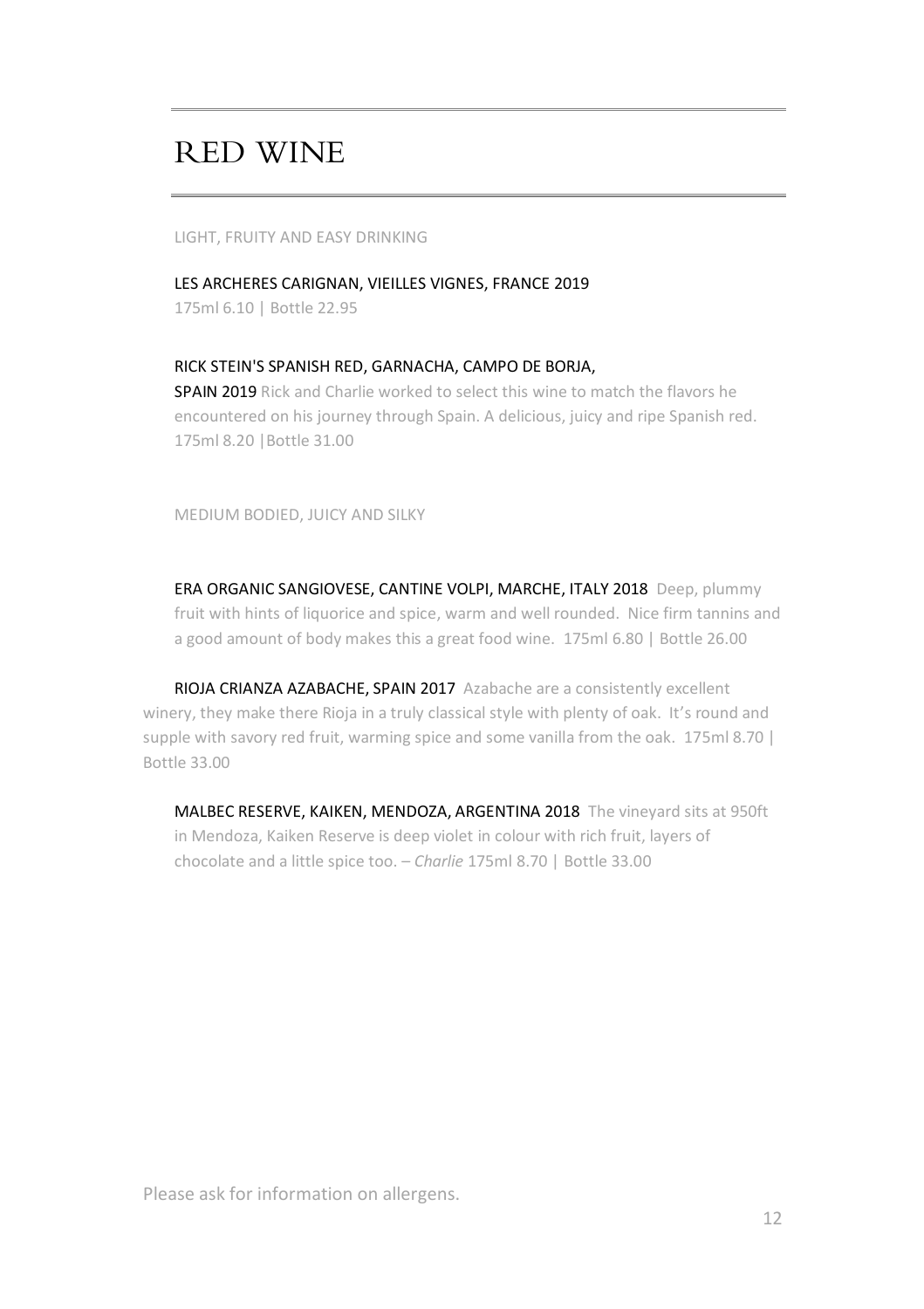SECATEURS RED, SWARTLAND, BADENHORST, SOUTH AFRICA 2018 A deliciously round and juice red. Bottle 35.00

### BELLA FIORE, TENUTA FIOREBELLI, IGT VENETO, ITALY 2016

Red ruby colour with violet tones. Elegant aromas of cherries, raspberries and strawberries mixed with sweet vanilla notes. Soft and delicate in the palate with smooth tanins. – *Charlie* | Bottle 35.00

BORDEAUX SUPERIEUR CHATEAU MALEDAN, BORDEAUX, FRANCE 2018 This reminds me of an atmospheric bistro called La Lupina in Bordeaux; just exactly the right wine to go with a steak or plate of cheese. Bottle 38.00

BARBERA D'ALBA 'LA GEMELLA, VIBERTI GIOVANNI, PIEDMONTE, ITALY 2018 Lighter in body but loaded with flavour, this bright and pretty Barbera punches well above it's weight and has that typical Italian flare to boot. Bottle 45.00

SANGIOVESE-LED, ROSSO NO1 COSTE DEL VIVO, ITALY Made from sangiovese led blend of 2015, 2016 and 2018 wines, it's the third edition of Toby's Rosso No1 and continues in the same vein as the previous two stunners, combining complexity, structure and drinkability in a wine that screams 'TUSCANNNNNYYYY' in a great Pavarottian vibrato. Bottle 48.00

#### CABAL PINOT NOIR, NEW ZEALAND, 2017 Bottle 60.00

FULL BODIED AND COMPLEX

MARGAUX, MAISON SICHEL, BORDEAUX, FRANCE 2016 Deep crimson and bramble fruit, blackcurrant, capiscum cocoa and ceder. A wine with fine elegance, structure and balance. Bottle 48.00

#### CÔTES-DU-RHÔNE, DOMAINE DE LA PRESIDENTE, FRANCE 2018

Thick, dark and full of mature fruit, as the late great Bill Baker our wine advisor for 30 years, might have said "Proper Côtes du Rhône". – *Rick* Bottle 37.00

For all our wines served by the glass, we also offer in a measure of 125ml, 250ml and 500ml carafe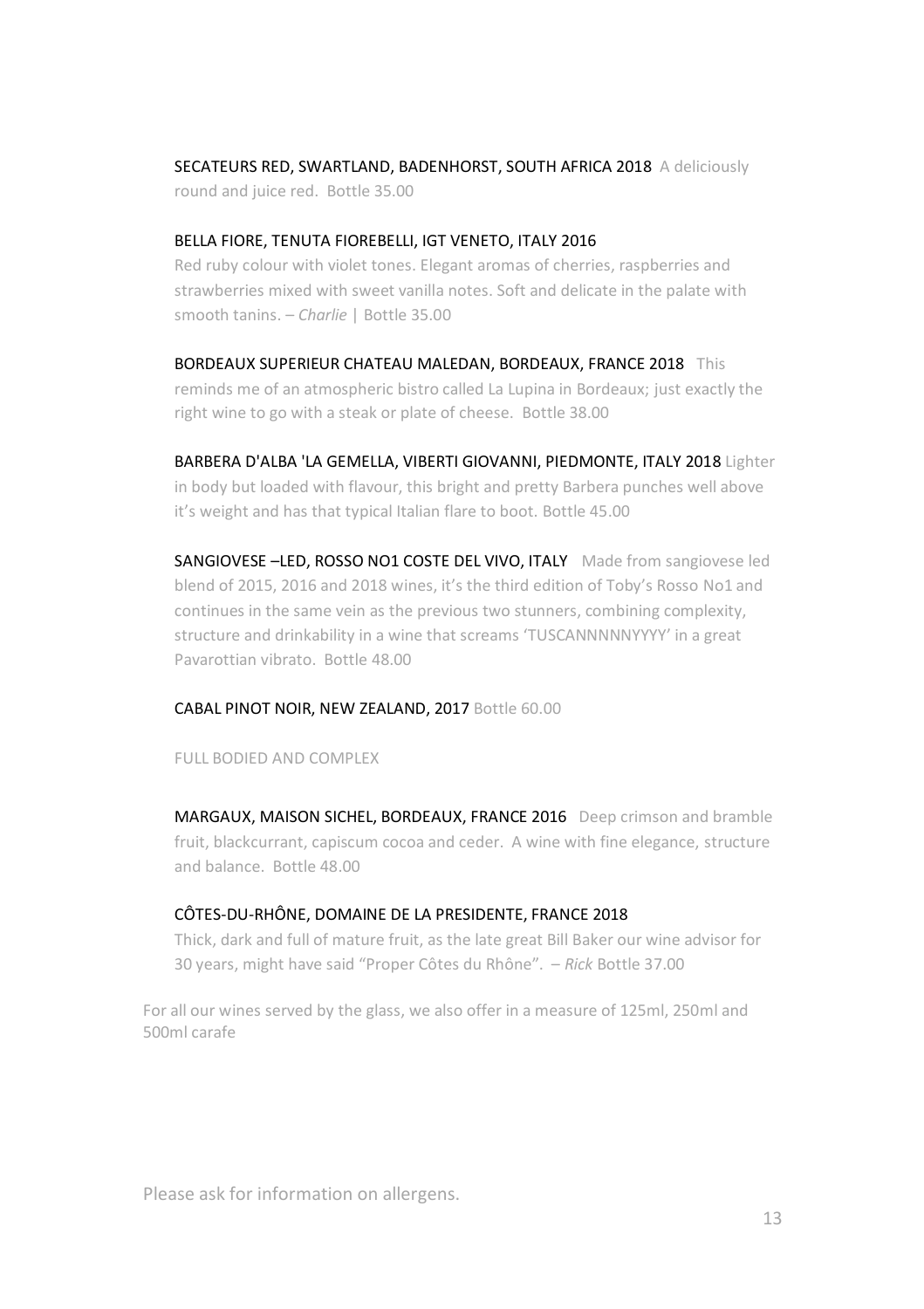# DESSERT WINE

MONBAZILLAC, CHATEAU RAMON, BORDEAUX, FRANCE 2018 Golden notes of candied orange, honey, saffron, mango and apricots with a zesty elegant finish. 100ml 8.00 | Bottle 37.00

LATE HARVEST TOKAJI KATINKA, PATRICIUS, HUNGARY 2018 Appealing vanilla and caramel notes, lightly sweet showing dried orange, tobacco and white chocolate on a lightly spiced background. 100ml 15.30 | 375ml Bottle 42.00

### SAUTERNES-BARSAC, CYPRES DE CLIMENS FRANCE 2014

100ml 16.32 | 375ml Bottle 51.00 Aromatic nose with hints of vanilla and aromas of candied yellow fruits, apricot and honey.

# LIQUEURS

LIMONCELLO 4.25 GRAND MARNIER 3.75 COINTREAU 3.95 AMARETTO SALIZA 3.95 CACHACA GOLD4.00 CACHACA SILVER 4.95 TEQUILA ARETTE 4.35 TEQUILA VOLCAN BLANCO 6.00 DEL MAGUEY MEZCAL VIDA 6.00 FRANGELICO 3.25 ESPRESSO TOSOLINI 3.95 BAILEYS 50ml 5.00 All measures 25ml unless stated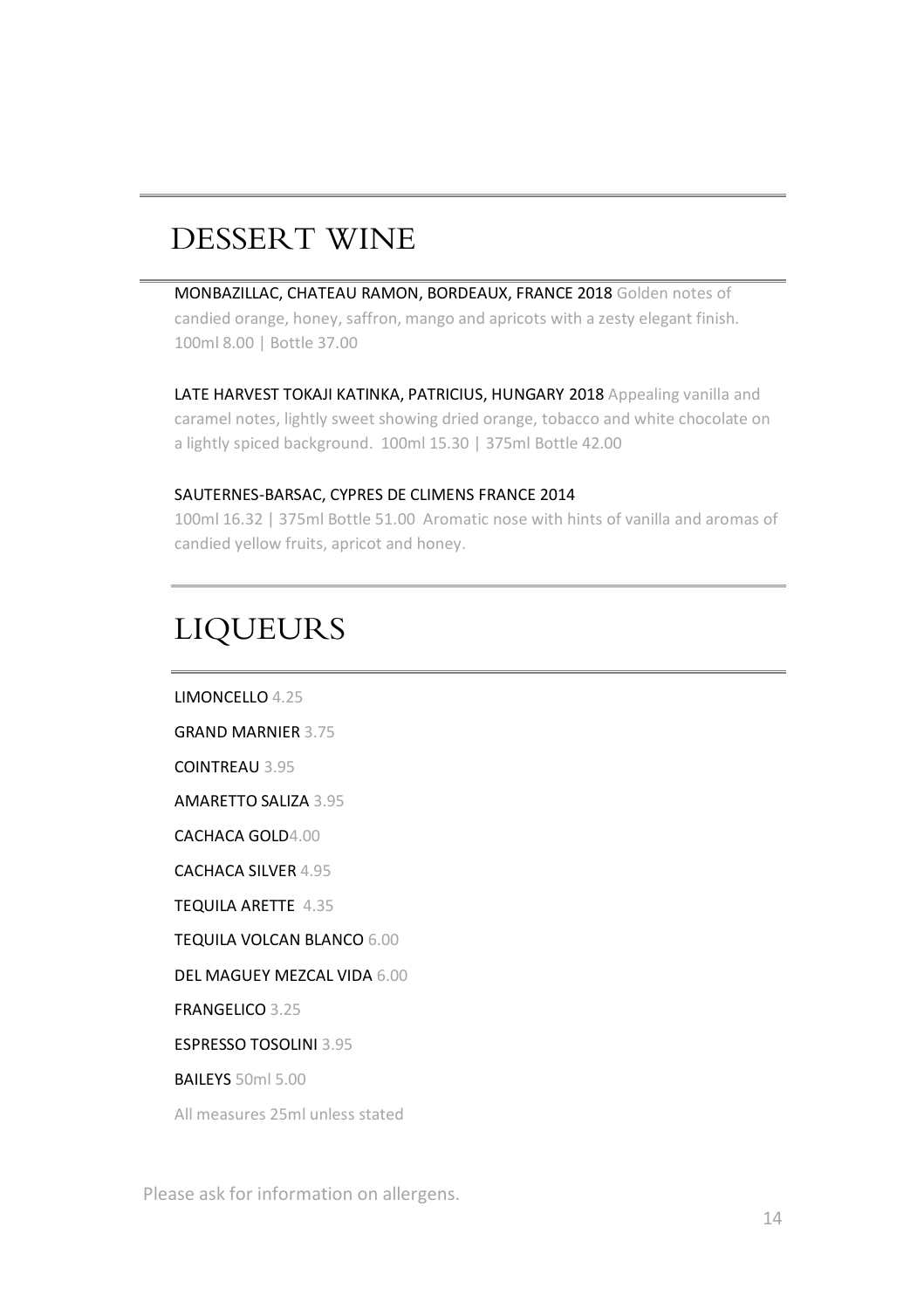## **DIGESTIES**

BARON DE SIGOGNAC 10 YEARS 25ml 5.25

HENNESY VS 25ml 5.95 / XO 25ml 9.95

SOMMERSET APPLE BRANDY 25ml 5.75

AKASH-TAI SHIRAUME UMESHU SAKE 70ml 5.25

PEDRO XIMENEZ 70ml 6.60

PORT QUINTA DE LA ROSO, LBV, 2016 70ml 6.60

PORT QUINTA DE LA ROSA TAWNY, PORTUGAL 70ml 7.25

PORT QUINTA DE LA ROSA VINTAGE 2004 70ml 11.50

MADEIRA, LEACOCK'S, FULL RICH 70ml 7.00

# AFTER DINNER COCKTAILS

ESPRESSO MARTINI Vodka, coffee liqueur and espresso. 10.95

CHOCOLATE MARTINI Vodka, Baileys, crème de cacao and a dusting of chocolate. 11.50

BRANDY ALEXANDER Hennessey VS, crème de cacao, cream and a little nutmeg. 10.50

ELDERFLOWER SGROPINO Tarquin's Rick Stein Gin, elderflower, lemon sorbet and a dash of prosecco. 10.95